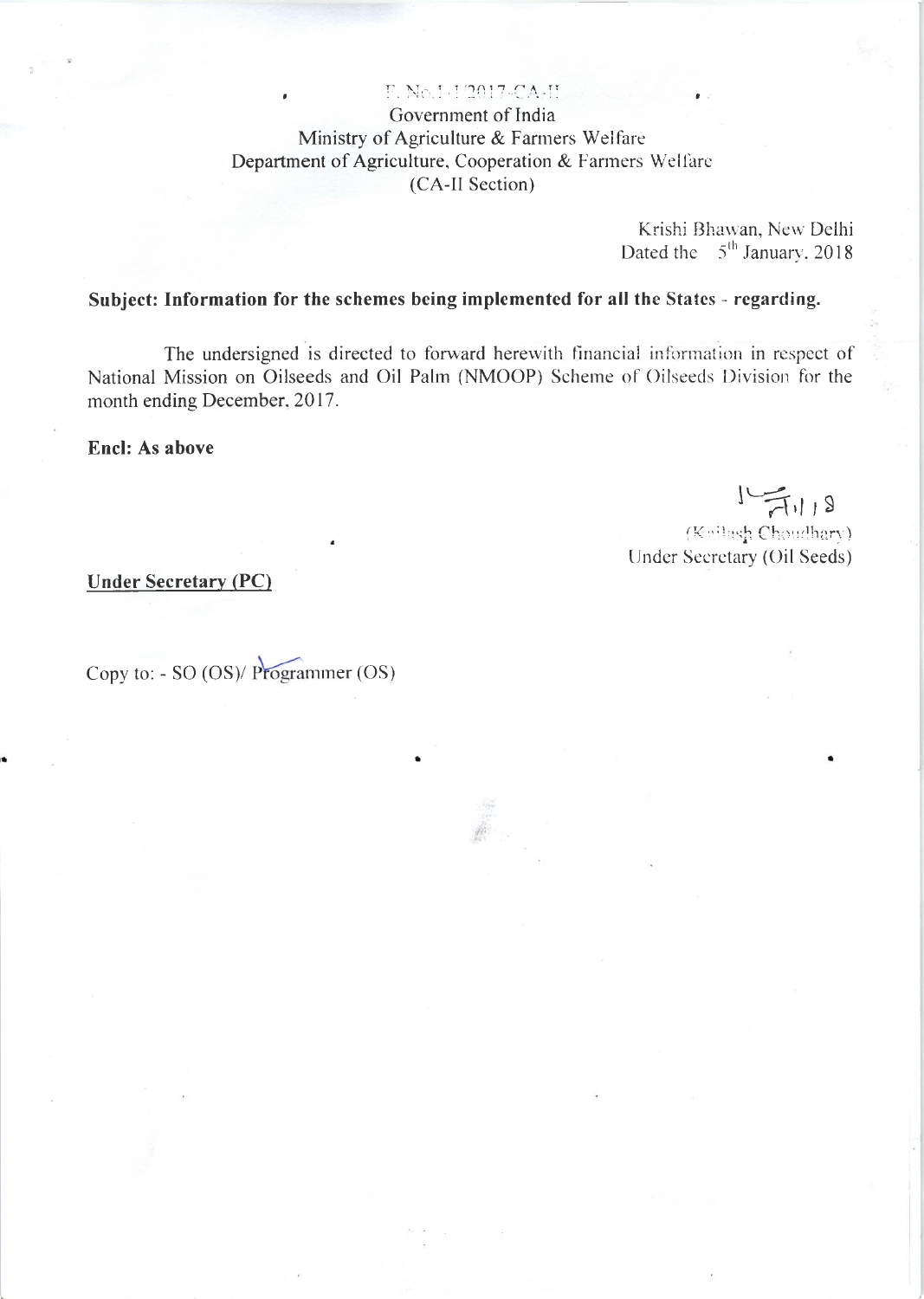# Details of State-wise Unspent Balance, Allocation, Release & Expenditure under Centrally Sponsored<br>Scheme NMOOP during 2017-18 (Release as on 31.12.2017)

|  | $\langle \overline{\mathbf{x}}$ in Lakh) |  |
|--|------------------------------------------|--|

| SI.<br>No.     | Name of the States       | 2017-18                                    |                |          |                           |                                     |                                            |  |
|----------------|--------------------------|--------------------------------------------|----------------|----------|---------------------------|-------------------------------------|--------------------------------------------|--|
|                |                          | <b>Opening Balance</b><br>as on 01.04.2017 | Allocation     | Release  | <b>Total Availability</b> | <b>Expenditure (UC</b><br>Received) | <b>Closing Balance</b><br>as on 31.12.2017 |  |
| $\mathcal{I}$  | $\overline{2}$           | $\overline{\mathbf{3}}$                    | $\overline{4}$ | 5        | 6                         | 7                                   | 8                                          |  |
|                | <b>States</b>            |                                            |                |          |                           |                                     |                                            |  |
| 1              | Andhra Pradesh (A+H)     | 2490.10                                    | 4199.48        | 1952.63  | 4442.73                   |                                     | 4442.73                                    |  |
| $\overline{2}$ | Bihar                    | 124.51                                     | 607.26         | 400.41   | 524.92                    |                                     | 524.92                                     |  |
| 3              | Chhattisgarh             | 225.87                                     | 1325.20        | 757.68   | 983.56                    |                                     | 983.56                                     |  |
| $\overline{4}$ | Goa                      | 0.00                                       | 5.36           | 4.02     | 4.02                      |                                     | 4.02                                       |  |
| 5              | Gujarat                  | 1332.34                                    | 2930.17        | 600.00   | 1932.34                   |                                     | 1932.34                                    |  |
| 6              | Haryana                  | 555.48                                     | 578.00         | 0.00     | 555.48                    |                                     | 555.48                                     |  |
| 7              | Jammu & Kashmir          | .38.81                                     | 80.18          | 0.00     | 38.81                     |                                     | 38.81                                      |  |
| 8              | Jharkhand                | 20.41                                      | 648.45         | 547.81   | 568.22                    |                                     | 568.22                                     |  |
| 9              | Kamataka (A-H)           | 169.75                                     | 1791.13        | 785.22   | 954.96                    | 687.53                              | 267.43                                     |  |
| 10             | Kerala                   | 32.03                                      | 9.04           | 0.00     | 32.03                     |                                     | 32.03                                      |  |
| 11             | Madhya Pradesh           | 2359.90                                    | 6025.45        | 500.00   | 2859.90                   |                                     | 2859.90                                    |  |
| 12             | Maharashtra              | 291.14                                     | 4810.45        | 2717.64  | 3008.78                   | 1137.66                             | 1871.12                                    |  |
| 13             | Orissa                   | 50.29                                      | 1448.72        | 1029.17  | 1079.46                   | 264.68                              | 814.78                                     |  |
| 14             | Punjab                   | 12.74                                      | 58.00          | 0.00     | 12.74                     |                                     | 12.74                                      |  |
| 15             | Rajasthan                | 2111.89                                    | 6230.40        | 1500.00  | 3611.89                   | 1206.78                             | 2405.11                                    |  |
| 16             | Tamil Nadu               | 139.60                                     | 1126.66        | 839.00   | 978.61                    | 444.24                              | 534.37                                     |  |
| 17             | Telangana                | 196.28                                     | 1192.13        | 0.00     | 196.28                    |                                     | 196.28                                     |  |
| 18             | Uttar Pradesh            | 553.03                                     | 1560.20        | 500.00   | 1053.03                   |                                     | 1055.03                                    |  |
| 19             | Uttarakhand              | 17.54                                      | 54.00          | 27.87    | 45.41                     |                                     | 45.41                                      |  |
| 20             | West Bengal              | 515.25                                     | 3059.46        | 1891.14  | 2406.40                   |                                     | 2406.40                                    |  |
| A              | Total                    | 11236.97                                   | 37739.75       | 14052.58 | 25289.55                  | 3740.89                             | 21548.66                                   |  |
|                | <b>North East States</b> |                                            |                |          |                           |                                     |                                            |  |
| 21             | Arunachal Pradesh        | 227.37                                     | 560.19         | 100.00   | 327.37                    |                                     | 327.37                                     |  |
| 22             | Assam                    | 1070.16                                    | 2508.73        | 1106.82  | 2176.98                   | 83.67                               | 2093.31                                    |  |
| 23             | Manipur                  | 91.45                                      | 103.84         | 0.00     | 91.45                     |                                     | 91.45                                      |  |
| 24             | Meghalaya                | 62.93                                      | 149.21         | 74.61    | 137.54                    |                                     | 137.54                                     |  |
| 25             | Mizoram                  | 55.29                                      | 1344.95        | 530.45   | 585.74                    |                                     | 585.74                                     |  |
| 26             | Nagaland                 | 0.00                                       | 610.86         | 415.10   | 415.10                    | 415.10                              | 0.00                                       |  |
| 27             | Sikkim                   | 3.151                                      | 74.99          | (1)(1)   | 3.1.51                    |                                     | 34.51                                      |  |
| 28             | Tripura                  | 122.13                                     | 91.82          | 68.86    | 190.99                    |                                     | 190.99                                     |  |
| B              | Total                    | 1663.84                                    | 5394.59        | 2295.84  | 3959.67                   | 498.77                              | 3460.90                                    |  |
|                | Total State (A+B)        | 12900.81                                   | 43134.34       | 16348.42 | 29249.22                  | 4239.66                             | 25009.57                                   |  |